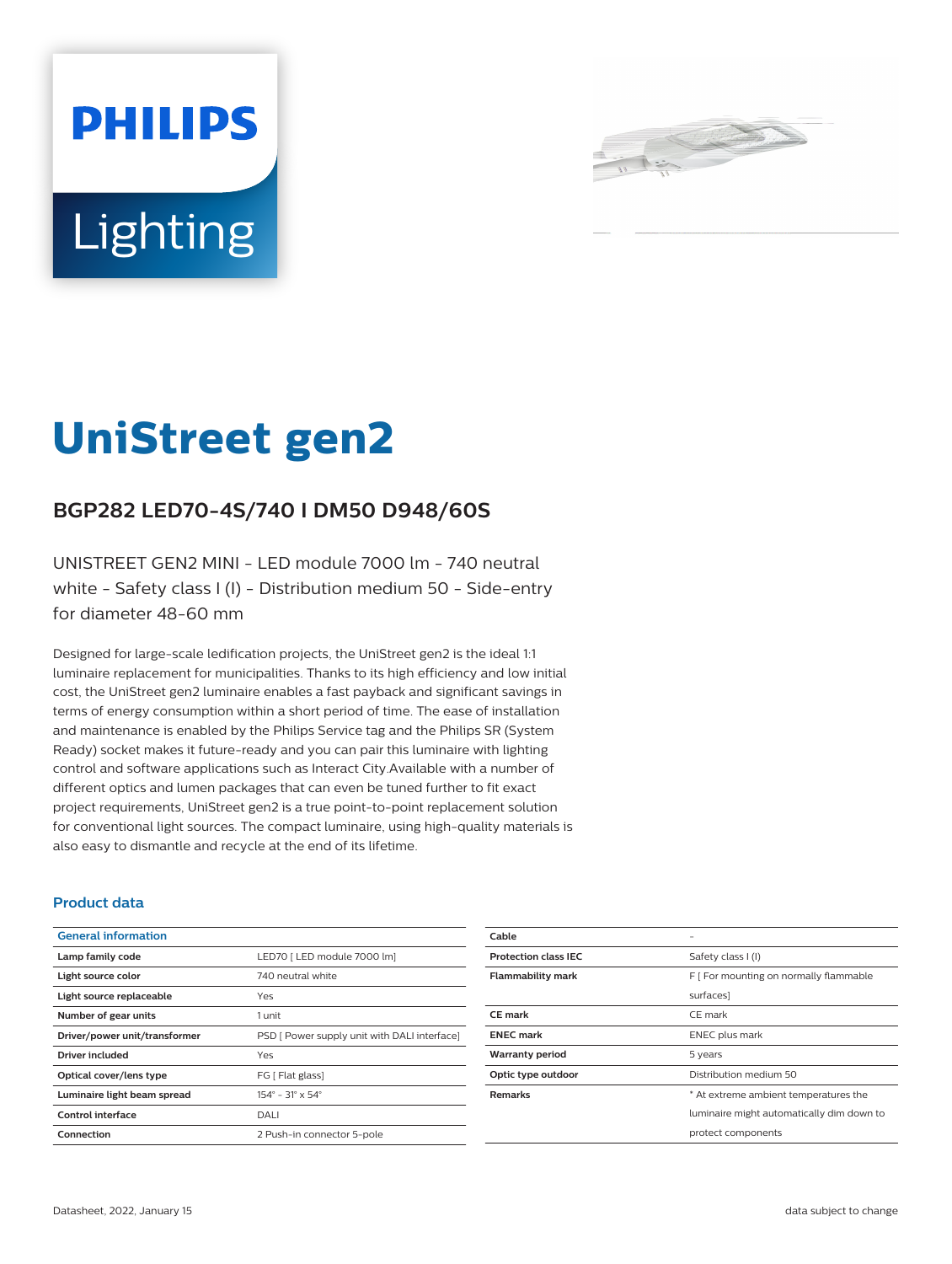# **UniStreet gen2**

| Constant light output                  | No                                             |
|----------------------------------------|------------------------------------------------|
| Number of products on MCB of 16 A type | 10                                             |
| в                                      |                                                |
| <b>EU RoHS compliant</b>               | Yes                                            |
| Light source engine type               | LED                                            |
| Service tag                            | Yes                                            |
| Serviceability class                   | Class A, luminaire is equipped with            |
|                                        | serviceable parts (when applicable): LED       |
|                                        | board, driver, control units, surge protection |
|                                        | device, optics, front cover and mechanical     |
|                                        | parts                                          |
| <b>Product family code</b>             | BGP282 [ UNISTREET GEN2 MINI]                  |
|                                        |                                                |
| Light technical                        |                                                |
| Upward light output ratio              | 0                                              |
| Standard tilt angle posttop            | $\mathsf{O}^\circ$                             |
| Standard tilt angle side entry         | $\mathsf{O}^\circ$                             |
|                                        |                                                |
| <b>Operating and electrical</b>        |                                                |
| <b>Input Voltage</b>                   | 220 to 240 V                                   |
| <b>Input Frequency</b>                 | 50 to 60 Hz                                    |
| Inrush current                         | 47 A                                           |
| Inrush time                            | $0.25$ ms                                      |
| Power Factor (Min)                     | 0.98                                           |
|                                        |                                                |
| <b>Controls and dimming</b>            |                                                |
| <b>Dimmable</b>                        | Yes                                            |
|                                        |                                                |
| <b>Mechanical and housing</b>          |                                                |
| <b>Housing Material</b>                | Aluminum die–cast                              |
| <b>Reflector material</b>              | Polycarbonate                                  |
| Optic material                         | Polymethyl methacrylate                        |
| Optical cover/lens material            | Glass                                          |
| <b>Fixation material</b>               | Aluminum                                       |
| <b>Mounting device</b>                 | 48/60S [Side-entry for diameter 48-60 mm]      |
| Optical cover/lens shape               | Flat                                           |
| Optical cover/lens finish              | Clear                                          |
| Overall length                         | 620 mm                                         |
| Overall width                          | 234 mm                                         |
| Overall height                         | 95 mm                                          |
| Effective projected area               | $0.0251 \, \text{m}^2$                         |
| Color                                  | Gray                                           |

|  | Dimensions (Height x Width x Depth) |  |
|--|-------------------------------------|--|
|--|-------------------------------------|--|

**Dimensions (Height x Width x Depth)** 95 x 234 x 620 mm (3.7 x 9.2 x 24.4 in)

| <b>Approval and application</b>               |                                               |
|-----------------------------------------------|-----------------------------------------------|
| Ingress protection code                       | IP66 [ Dust penetration-protected, jet-proof] |
| Mech. impact protection code                  | IK08 [ 5 J vandal-protected]                  |
| <b>Surge Protection (Common/Differential)</b> | Luminaire surge protection level until 6 kV   |
|                                               | differential mode and 8 kV common mode        |

## **Initial performance (IEC compliant) Initial luminous flux (system flux)** 6090 lm **Luminous flux tolerance** +/-7% **Initial LED luminaire efficacy** 143 lm/W **Init. Corr. Color Temperature** 4000 K **Init. Color Rendering Index** 70 **Initial chromaticity** (0.381, 0.379) SDCM <5 **Initial input power** 42.5 W **Power consumption tolerance**  $+/-10\%$ **Init. Color Rendering Index Tolerance** +/-2

#### **Over time performance (IEC compliant)**

**Control gear failure rate at median useful** 10 %

**life 100000 h**

**Lumen maintenance at median useful** L97

**life\* 100000 h**

## **Application conditions**

| Ambient temperature range          | $-40$ to +50 °C. |
|------------------------------------|------------------|
| Performance ambient temperature Tq | 25 °C            |
| Maximum dim level                  | 0% (digital)     |

| <b>Product data</b>                  |                                     |
|--------------------------------------|-------------------------------------|
| Full product code                    | 871951407975500                     |
| Order product name                   | BGP282 LED70-4S/740   DM50 D948/60S |
| EAN/UPC - Product                    | 8719514079755                       |
| Order code                           | 07975500                            |
| <b>Numerator - Quantity Per Pack</b> |                                     |
| Numerator - Packs per outer box      |                                     |
| Material Nr. (12NC)                  | 910925866710                        |
| Net Weight (Piece)                   | 5.100 kg                            |